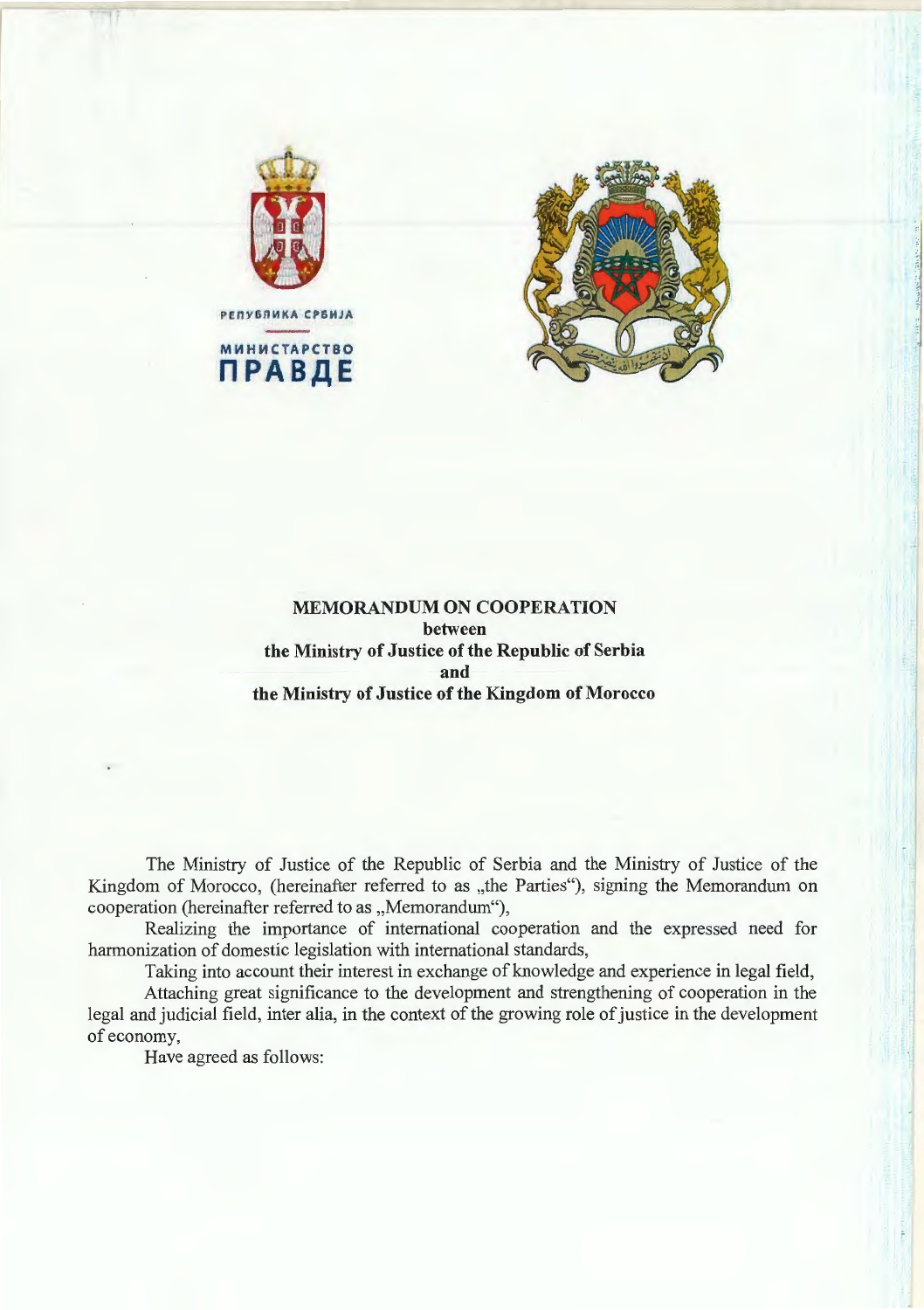# **Article 1 Areas of cooperation**

The Parties shall cooperate in matters within their jurisdiction, including a comprehensive and meaningful exchange of experience and practice in order to achieve the following objectives:

- 1) Harmonization of the national legislation with international standards;
- 2) Exchange of experience in the area of international legal assistance in civil and criminal matters;
- 3) Promotion of E-justice;
- 4) Modernization of judicial system;
- 5) Education and training of judicial administration staff;
- 6) Promotion of judicial professions;
- 7) Exchange of experience in the area of reform and modernization of the enforcement of criminal sanctions in accordance with international standards;
- 8) Exchange of experience in the area of seizure and confiscation of assets derived from crime;
- 9) Cooperation in other areas of mutual interest, specially, the cooperation in the fight against organized crime, terrorism, human trafficking, money laundering, corruption and other crimes for whose suppression there is a common interest.

# **Article 2 Forms of cooperation**

The cooperation shall imply:

- Exchange of information and experiences of interest for both parties;
- Organization of working meetings of experts and visits of delegations;
- Other forms.

# **Article 3 Language**

The Parties shall use the English, Arabic and French as the working languages in the course of implementation of this Memorandum.

# **Article 4 Expenses**

Expenses regarding visits of the delegation and specialists in the framework of this Memorandum shall be borne by the sending Party.